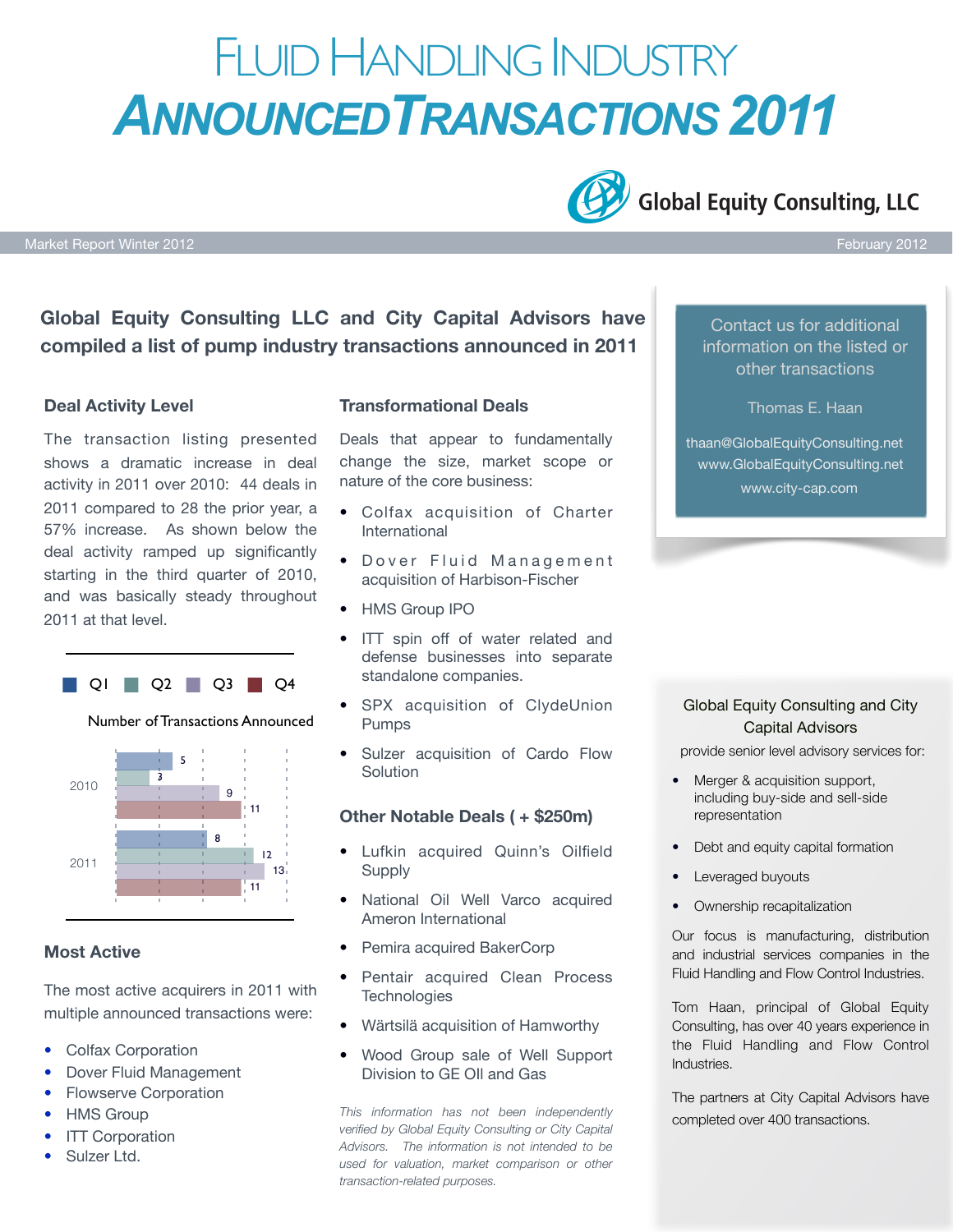#### **Compiled by Global Equity Consulting, LLC and City Capital Advisors**

## FLUID HANDLING INDUSTRY MERGER & ACQUISITION **ANNOUNCED TRANSACTIONS 2011**

| Company                                                       | Deal                                                                                              | <b>Announce Date</b> | <b>Comments</b>                                                                                                                                                                                                                                                                                                                   | <b>Terms</b>                                                                                                         | <b>Estimated</b><br><b>Transaction</b><br>Value |
|---------------------------------------------------------------|---------------------------------------------------------------------------------------------------|----------------------|-----------------------------------------------------------------------------------------------------------------------------------------------------------------------------------------------------------------------------------------------------------------------------------------------------------------------------------|----------------------------------------------------------------------------------------------------------------------|-------------------------------------------------|
| <b>Artificial Lift Co.</b>                                    | Secures private equity<br>funding from Lime Rock<br>Partners                                      | June 2011            | Artifical Lift Co. (ALC) is a Houston based provider of rigless electric<br>submersible pump solutions to the oil and gas market in the U.S., the<br>Middle East and North Africa. The capital support from Lime Rock Partners<br>will enable ALC to expand more rapidly into other markets.                                      |                                                                                                                      |                                                 |
| <b>Atlas Copco</b>                                            | Acquires JC Carter, LLC                                                                           | February 2011        | JC Carter produces cryogenic submerged motor pumps for liquid natural<br>gas regasification and liquification and natural gas liquid processing. 2010<br>sales were approximately\$25 million.                                                                                                                                    |                                                                                                                      |                                                 |
| <b>AxFlow</b>                                                 | Acquires Chemo-Invest<br>Specialpumpar                                                            | May 2011             | The acquisition of Chem-Invest Specialpumpar makes AxFlow the largest<br>distributor of PD pumps in Sweden with a product portfolio that includes:<br>Hermetic, Waukesha, Lewa, Maag, Richter, Habermann and Schmidt<br>pumps.                                                                                                    |                                                                                                                      |                                                 |
| <b>AxFlow</b>                                                 | Acquires TM-Palvelu Oy                                                                            | June 2011            | The acquisition of TM-Palvelu Oy strengthens AxFlow's pump<br>maintenance and after sales service in Finland for power plants, liquid<br>terminals, chemical plants and pulp and paper mills.                                                                                                                                     |                                                                                                                      |                                                 |
| <b>Carver Pump</b>                                            | Acquires Delta P Systems,<br>Inc.                                                                 | <b>July 2011</b>     | Delta P Systems, Inc. based in Ormond Beach FL. Manufactures water<br>booster pump systems.                                                                                                                                                                                                                                       |                                                                                                                      |                                                 |
| Colfax Corp.                                                  | <b>Acquires Rosscor Holding</b><br>BV                                                             | February 2011        | Rossor Holding is a supplier of multiphase pumping (MPP) and related<br>technologies for the oil & gas market worldwide. Rosscor sales for 2010<br>were approximately \$31.5 million. Rosscor has approximately 70 MPP<br>installations.                                                                                          |                                                                                                                      |                                                 |
| Colfax Corp.                                                  | Acquires Charter<br>International plc                                                             |                      | Chater's Howden division will complement and extend Colfax's existing<br>September 2011 fluid handling business. Charter's ESAB welding and cutting solutions<br>business will become the foundation of a new growth platform for Colfax.                                                                                         | Cash and stock £7.30<br>per share in cash and<br>a fixed ratio of 0.1241<br>Colfax common share<br>per Charter share | \$2.4 billion                                   |
| Crane ChemPharma Flow Acquires WT Armatur<br><b>Solutions</b> | GmbH & Co KG                                                                                      | <b>July 2011</b>     | WT Armatur manufactures bellows sealed globe valves and specialty<br>change-over valves.                                                                                                                                                                                                                                          |                                                                                                                      | \$38 million                                    |
| Dover Corp. Fluid<br><b>Management Segment</b>                | Aquires Harbison-Fischer<br>Inc.                                                                  | January 2011         | Down-hole rod pumps and related equipment for the oil patch. HF 2011<br>sales were estimated at \$160 million. Dover expects the transaction to be<br>accretive to 2011 earnings per share.                                                                                                                                       |                                                                                                                      | \$402.5 million                                 |
| Dover Corp. Fluid<br><b>Management Segment</b>                | Acquires Oil Lift<br>Technology Inc.                                                              | October 2011         | Based in Calgary Alberta, Canada Oil Lift Technology designs and<br>manufacturers progressive cavity pump products within the artificial lift<br>market. The acquisiton provides Dover Fluid Management with an<br>expanded product line and enhanced technical service capabilities to meet<br>customer's artificial lift needs. |                                                                                                                      |                                                 |
| Dover Corp. Fluid<br><b>Management Segment</b>                | Acquires Tianjin<br><b>RedScrew Pump</b><br>Manufacturing<br>Technology Co Ltd.                   | November 2011        | The Redscrew Pump brand includes twin and triple screw pumps with<br>patented technology, as well as multiphase and specialty pumps for a<br>range of markets including oil and gas, petrochemical and marine.                                                                                                                    |                                                                                                                      | \$402.50<br>million                             |
| Ebara                                                         | Sold Hydro Turbine<br>business to Voith Fuji<br>Hydro                                             | April 2011           | Ebara will now focus on its fluid machinery equipment business: pumps,<br>compressors, turbines, refrigerators and chillers. Ebara will continue to<br>produce hydraulic turbines for power recovery outside electric power<br>generation such as reverse osmosis desalination and reverse pump<br>hydraulic turbines.            |                                                                                                                      |                                                 |
| <b>Flowserve Corp.</b>                                        | <b>Acquires FEDD Wireless</b><br>LLC                                                              | April 2011           | FEDD has developed proprietary technologies in wireless data acquistion,<br>transmission and integration and manufacturers sensors, transmitters,<br>receivers, and intelligent repeaters. The technology is an enabler for assest<br>data management and optimization services.                                                  |                                                                                                                      | \$1 million                                     |
| <b>Flowserve Corp.</b>                                        | Acquires Lawrence<br>Pumps Inc.                                                                   | October 2011         | Lawrence is a manufacturer of highly engineered critical service centrifugal<br>pumps used primarily in the petrochemical and oil and gas industries. For<br>2011 Lawrence expected sales of \$50 million and EBITDA of<br>approximately \$10 million.                                                                            | Cash                                                                                                                 | \$89.0 million                                  |
| Franklin Electric Co.                                         | Aquires 80% share of Impo<br>(Turkey)                                                             | March 2011           | Impo is a manufacturer of groundwater pumping systems with annual<br>sales of approximately \$25 million.                                                                                                                                                                                                                         |                                                                                                                      | \$25.0 million                                  |
| Gardner Denver Inc.                                           | Acuuires Robuschi SpA                                                                             | October 2011         | Robuschi manufacturers blowers, pumps and associated packages for a<br>number of end markets including wastewater, mining, power generation<br>and general industrial applications. Annual revenues are €70 million (\$97.0)<br>million).                                                                                         |                                                                                                                      | €152 (\$228)<br>million                         |
| <b>Garlock Sealing</b><br><b>Technologies LLC</b>             | Acquires ONE-UP Pump<br>Diaphragm business from<br><b>WL Gore</b>                                 | August 2011          | GST will continue to exclusively use Gore's PTFE material to manufacture<br>the ONE-UP family of products.                                                                                                                                                                                                                        |                                                                                                                      |                                                 |
| <b>Greenbriar Equity Group</b><br><b>LLC</b>                  | Acquires Ryan Herco Flow<br><b>Solutions from</b><br><b>Morgenthaler Private</b><br><b>Equity</b> | April 2011           | Ryan Herco is a distributor of corrosion-resistant fluid handling, filtration<br>and flow control products in the U.S. and Asia. RHFS has 27 distribution<br>centers in the U.S. and one in Singapore.                                                                                                                            |                                                                                                                      |                                                 |

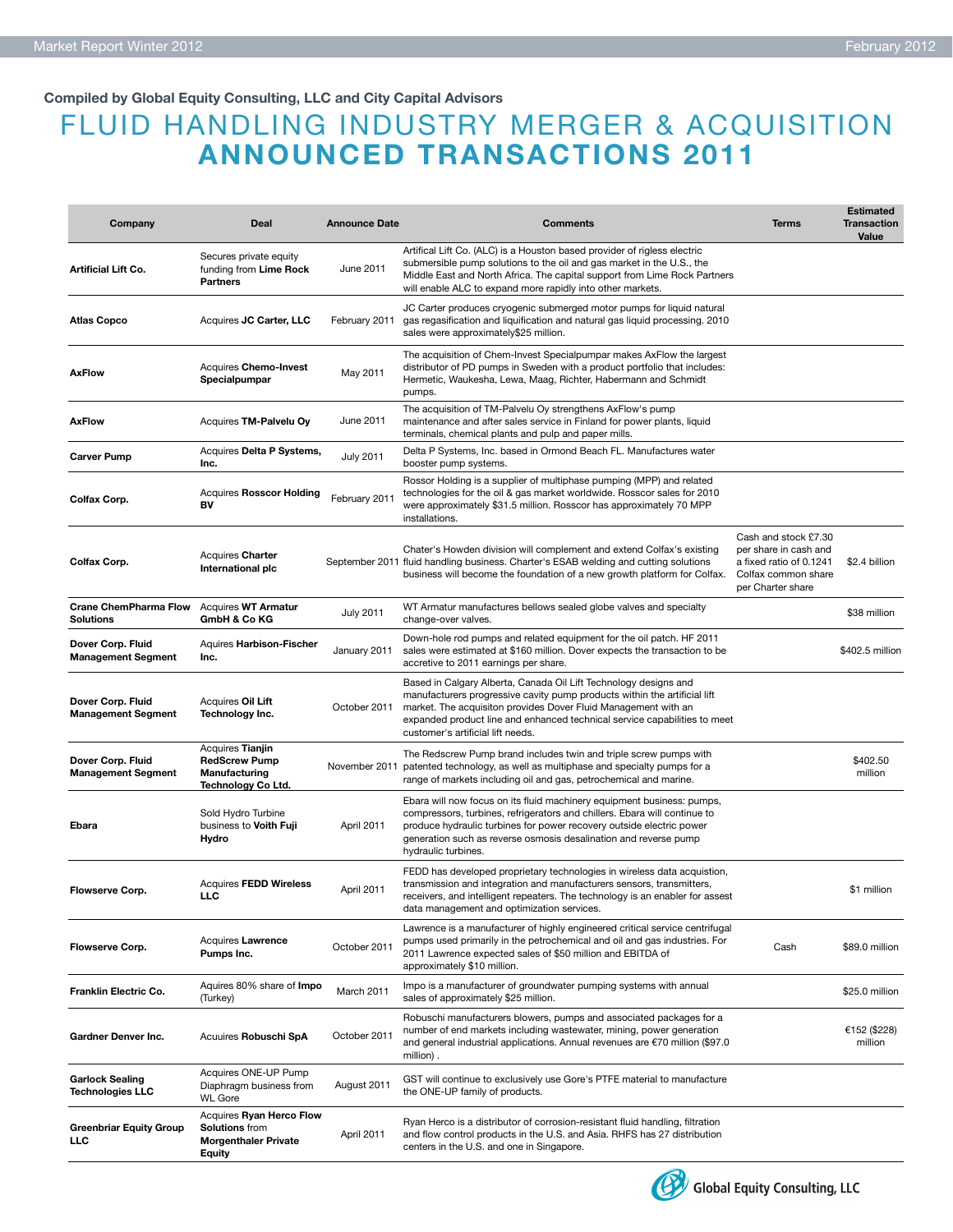#### **Compiled by Global Equity Consulting, LLC and City Capital Advisors**

## FLUID HANDLING INDUSTRY MERGER & ACQUISITION **ANNOUNCED TRANSACTIONS 2011**

| Company                                                 | Deal                                                                                                                                    | <b>Announce Date</b> | <b>Comments</b>                                                                                                                                                                                                                                                                                                                                                                                                                                                                                            | <b>Terms</b>                                                                              | <b>Estimated</b><br><b>Transaction</b><br>Value  |
|---------------------------------------------------------|-----------------------------------------------------------------------------------------------------------------------------------------|----------------------|------------------------------------------------------------------------------------------------------------------------------------------------------------------------------------------------------------------------------------------------------------------------------------------------------------------------------------------------------------------------------------------------------------------------------------------------------------------------------------------------------------|-------------------------------------------------------------------------------------------|--------------------------------------------------|
| Hamworthy                                               | <b>Acquires AW Flow</b><br><b>Holdings Ltd.</b>                                                                                         | October 2011         | The AW Flow range of valves complement Hamworthy's existing pump<br>range. The acquired business will be mergerd with Hamworthy's Pumps<br>Systems business to form the Hamworthy Flow Solutions Division.                                                                                                                                                                                                                                                                                                 |                                                                                           | 31.96 million                                    |
| Hayward Industries, Inc.                                | Acquires majority interest in<br>Clevaquip Pty Ltd.                                                                                     | <b>July 2011</b>     | Clevaquip, based in Melbourne, Australia is a distributor of swimming pool<br>products including pumps and filters.                                                                                                                                                                                                                                                                                                                                                                                        |                                                                                           |                                                  |
| Hitachi Plant Technologies Saihati Weir Engineering     | Acquires 70% stake in<br>Services Co Ltd.                                                                                               | December 2011        | Saihati Weir has two service and maintenance shops in Dammam Saudi<br>Arabia. They service and maintain motors, pumps, compressors and other<br>industrial equipment.                                                                                                                                                                                                                                                                                                                                      |                                                                                           |                                                  |
| <b>HMS Group</b>                                        | Acquires 57% of Belarus<br>based, centrifugal pump<br>manufacturer Bobruisk<br><b>Machine Building Plant</b>                            | August 2011          | The acquistion provides HMS with "hot cycle" oil refining pumps to<br>complement its existing line of "cold cycle" oil refining pumps and is<br>consistent with the HMS strategy to provide more integrated solutions in<br>oil refining and petrochemicals.                                                                                                                                                                                                                                               |                                                                                           | \$9.60 million                                   |
| <b>HMS Group</b>                                        | Acquires 98.59% of oilfield<br>equipment manufacturer<br>Sibneftemash                                                                   | August 2011          | Located in the Tyumen region of the Russian Federation, Sibneftemash<br>designs, manufacturers and supplies a range of equipment, including<br>cementing pumps, for the drilling and production of oil and gas as well as<br>well servicing.                                                                                                                                                                                                                                                               |                                                                                           | <b>RUBI 1.29</b><br>billion (\$45.92<br>million) |
| <b>Hydraulic Machines &amp;</b><br><b>Systems (HMS)</b> | IPO on London Stock<br>Exchange                                                                                                         | January 2011         | HMS is one of the major pump producers in Russia serving the oil & gas,<br>power generation and water industrial segments. HMS started trading on<br>the London Stock exchange at \$8.25 per share compared to the expected<br>range of \$9.25 to \$12.00 per share.                                                                                                                                                                                                                                       | Cash                                                                                      | \$360.0 million                                  |
| Indutrade                                               | Acquires Torell Pump AB                                                                                                                 | <b>July 2011</b>     | Torell, based in Sweden, sells pumps, compressors and equipment for<br>cleaning sewage and waste water.                                                                                                                                                                                                                                                                                                                                                                                                    |                                                                                           |                                                  |
| <b>Interpump Group SpA</b>                              | Acquires Galtech                                                                                                                        | <b>July 2011</b>     | Based in Rggiao Imilea, Italy Galtech specializes in gear pumps, motors,<br>directional control valves and and components.                                                                                                                                                                                                                                                                                                                                                                                 | 50% cash and 50%<br>Interpump Group<br>shares                                             | €3.3 (\$4.66)<br>million                         |
| ITT Corp.                                               | Spin off of water related<br>businesses and defense<br>businesses into separate<br>stand-alone companies.                               | January 2011         | The water related business, with the new name Xylem, will combine<br>Residential & Commercial Water, Flow Control and Water & Wastewater.<br>The industrial pump business will remain as part of ITT Corporations<br>businesses.                                                                                                                                                                                                                                                                           | 1:1 stock distribution<br>0n 17 Oct 2011 of 185<br>million shares                         |                                                  |
| ITT Corp.                                               | Acquires Blakers Pump<br><b>Engineers</b>                                                                                               | October 2011         | Headquarted in Perth, Western Australia Blakers is a distributor of process<br>and industrial pumping equipment and has multiple service center<br>locations throughout Australia. Sales for fiscal 2011 were USD \$27 million.<br>Blakers packages, tests, commissions and services ITT Goulds Pumps'<br>complete range of horizontal and vertical heavy-duty centrifugal pumps for<br>the oil and gas, mining, chemical, water treatment, pulp and paper and<br>general industrial markets in Australia. |                                                                                           | \$15.78 million                                  |
| <b>Lufkin Industries</b>                                | Acquires Quinn's Oilfield<br>Supply                                                                                                     |                      | Quinn's, based in Red Deer, Alberta CA is one of the largest reciprocating<br>rod pump manufacturers in North America and its GrenCo Industries<br>September 2011 subsidary manufactures and distributes progressive cavity pumps as well<br>as related equipment. Quinn's has 51 service locations in the oil and gas<br>producing areas of North America.                                                                                                                                                | Cash                                                                                      | \$303 million                                    |
| National Oilwell Varco, Inc.                            | Acquires <b>Ameron</b><br><b>International Corp.</b>                                                                                    | <b>July 2011</b>     | Ameron specializes in highly-engineered products and materials for the<br>chemical, industrial, energy, transportation and infrastructure markets<br>inculding fiberglass composite pipes and fabricated steel products.                                                                                                                                                                                                                                                                                   | Cash                                                                                      | \$777 million                                    |
| Pemira                                                  | Acquires BakerCorp with<br><b>BakerCorp</b> management                                                                                  | April 2011           | BakerCorp, a provider of containment, pumping, filtration and shoring<br>equipment rental solutions, will continue its expansion into new geograhic<br>regions in North America, Europe and other international markets.                                                                                                                                                                                                                                                                                   | Cash                                                                                      | \$960 million                                    |
| Pentair                                                 | <b>Acquires Norit Holdings</b><br><b>BV Clean Process</b><br><b>Technologies (CPT)</b><br>Divison from PE firm<br><b>Doughty Hanson</b> | April 2011           | The acquisition provides Pentair with proprietary technology in filtration<br>and membrane products for the water and beverage markets worldwide.                                                                                                                                                                                                                                                                                                                                                          |                                                                                           | \$705 (€503)<br>million                          |
| PeopleFlo                                               | Sold EnviroGear to Dover<br><b>Pump Solutions Group</b>                                                                                 |                      | February 2011 EnviroGear product line is a range of mag-drive internal gear pumps.                                                                                                                                                                                                                                                                                                                                                                                                                         |                                                                                           |                                                  |
| Ruhrpumpen                                              | Aquires majority in<br><b>Tigerflow Systems, LLC</b>                                                                                    | May 2011             | Tigerflow Systems, LLC is based in Dallas, TX and manufacturers<br>packaged pumping systems for domestic water, fire, HVAC, industrial, heat<br>transfer, municipal, landscape irrigation and custom controls. The<br>agreement provides Tigerflow access to Ruhrpumpen's worldwide<br>distribution network and allow Ruhrpumpen to increase its competiveness<br>in pumping packages.                                                                                                                     |                                                                                           |                                                  |
| Schlumberger                                            | Acquires remaining 47.25%<br>of Framo Engineering                                                                                       | June 2011            | Framo Engineering specializes in multiphase and subsea pump systems<br>for the oil and gas industry. The company employees approximately 500<br>people mostly in Norway. Schlumberger has held a 52.7% stake in Framo<br>Engineering since 2007.                                                                                                                                                                                                                                                           |                                                                                           |                                                  |
| <b>SPX</b>                                              | Acquires ClydeUnion<br>Pumps                                                                                                            | August 2011          | ClydeUnion Pumps was formed by the combination of the former Weir<br>Pumps business (acquired in 2007 for £48 million and Union Pumps<br>(acquired from Textron in 2008). This acquistion provides SPX with well<br>recognized brands and global capabilities for the power and energy<br>markets.                                                                                                                                                                                                         | £565 cash plus £185<br>subject to an earnout<br>agreement based on<br>future performance. | £750 million<br>(\$1.22 billion)                 |